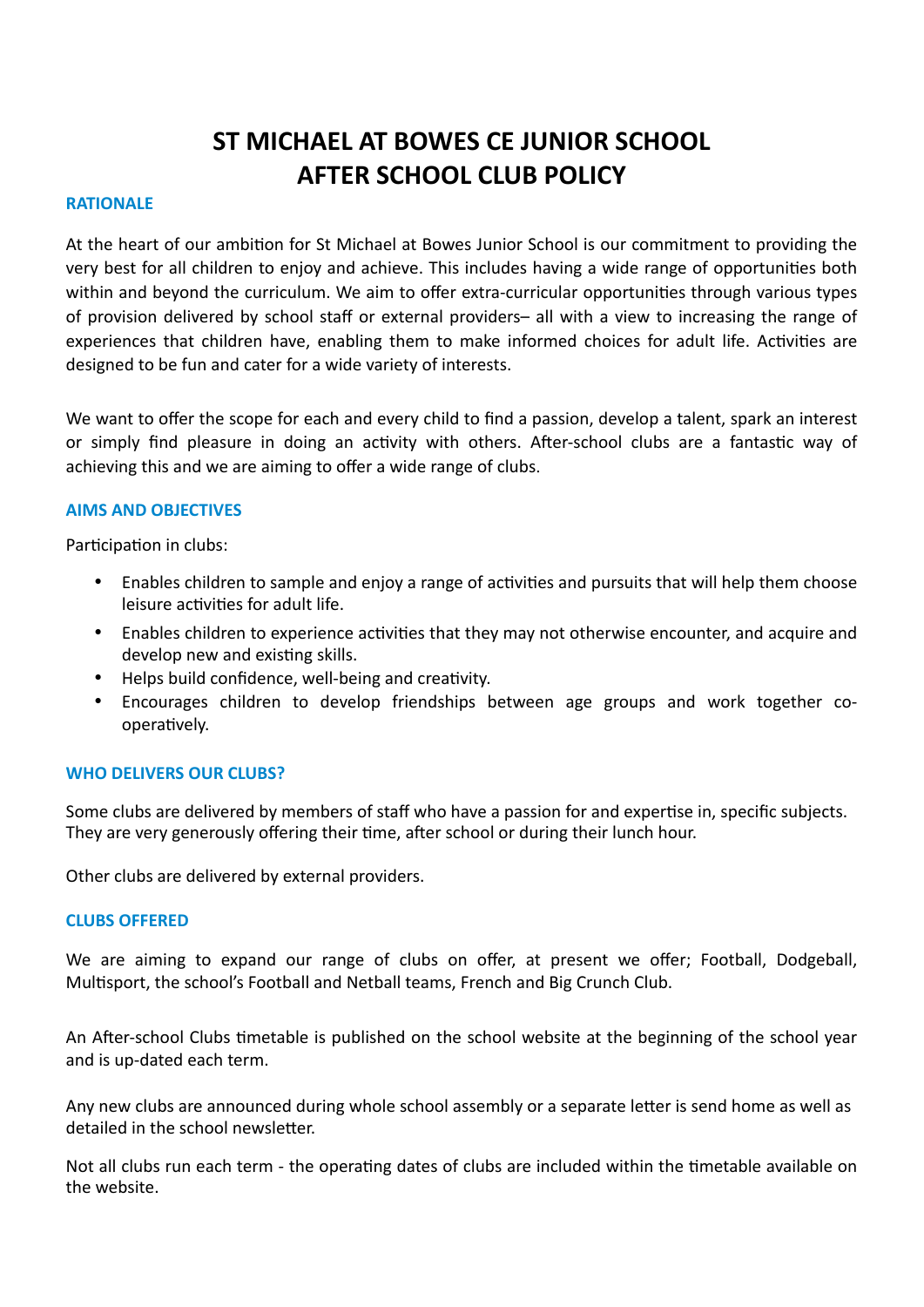#### **GENERAL PROCEDURES**

Our Administrator is responsible for managing the After-school Club service and works closely with our Office Manager, Headteacher, curriculum leads; dedicated teaching staff and our carefully selected third party club providers. This allows us to run an efficient, sustainable, relevant, fun and high quality Afterschool Club service.

# **Organisation of Clubs**

- After-school activities usually run from 3.15 to 4.15
- Each club runs for one term.
- A new programme of clubs is offered in the Autumn, Spring and Summer Terms of each school year.

## **Start Dates**

- All clubs start during the third full week of the Autumn Term and the second full week of the Spring and Summer Terms; and during the first week back after half-term breaks.
- Clubs do not run during the final week of Terms.

# **Requesting a Club Place**

Requests for a place at a club are made by completing and returning a Clubs Booking slip to the School Office.

Completed request forms should be returned to the School Office by the penultimate Monday before the end of a term. This will allow us to confirm your child's place in the chosen club(s), before the end of term and enable us all to start the next term fully prepared to have fun, after school. Should a chosen club(s) be oversubscribed, we will endeavour to offer a place in an alternative club or put your child on the waiting list.

# **Allocation of Clubs**

All places are offered on a term by term basis. If a chosen club runs 'year round', children will need to request a place each term. When booking slips are available to request places for the term ahead, a date is given by which the forms need to be returned. At this point, clubs will be allocated to children paying due regard to equality of opportunity, prioritising places for whom children for whom the school receives Pupil Premium; where spaces for a club are limited and demand is high, names will be selected randomly. If a club is oversubscribed, a waiting list will be started and children, starting from the top of the list, will be offered a place should one become available; they will be prioritised for a place in the following term.

#### **Registration**

A register is taken by the staff member in charge of a club at the start of each session. If a child is absent but the club organiser has not been reliably informed, the club organiser will send a child to the School Office with the register and office staff will attempt to contact a parent by phone.

#### **Absences**

Parents are requested to inform the club leader in advance if their child is unable to attend one of the sessions. This can be done either by sending a note via the child to the teacher running the club, or in the case of clubs run by outside professionals, by phoning the School Office who will then pass on the message.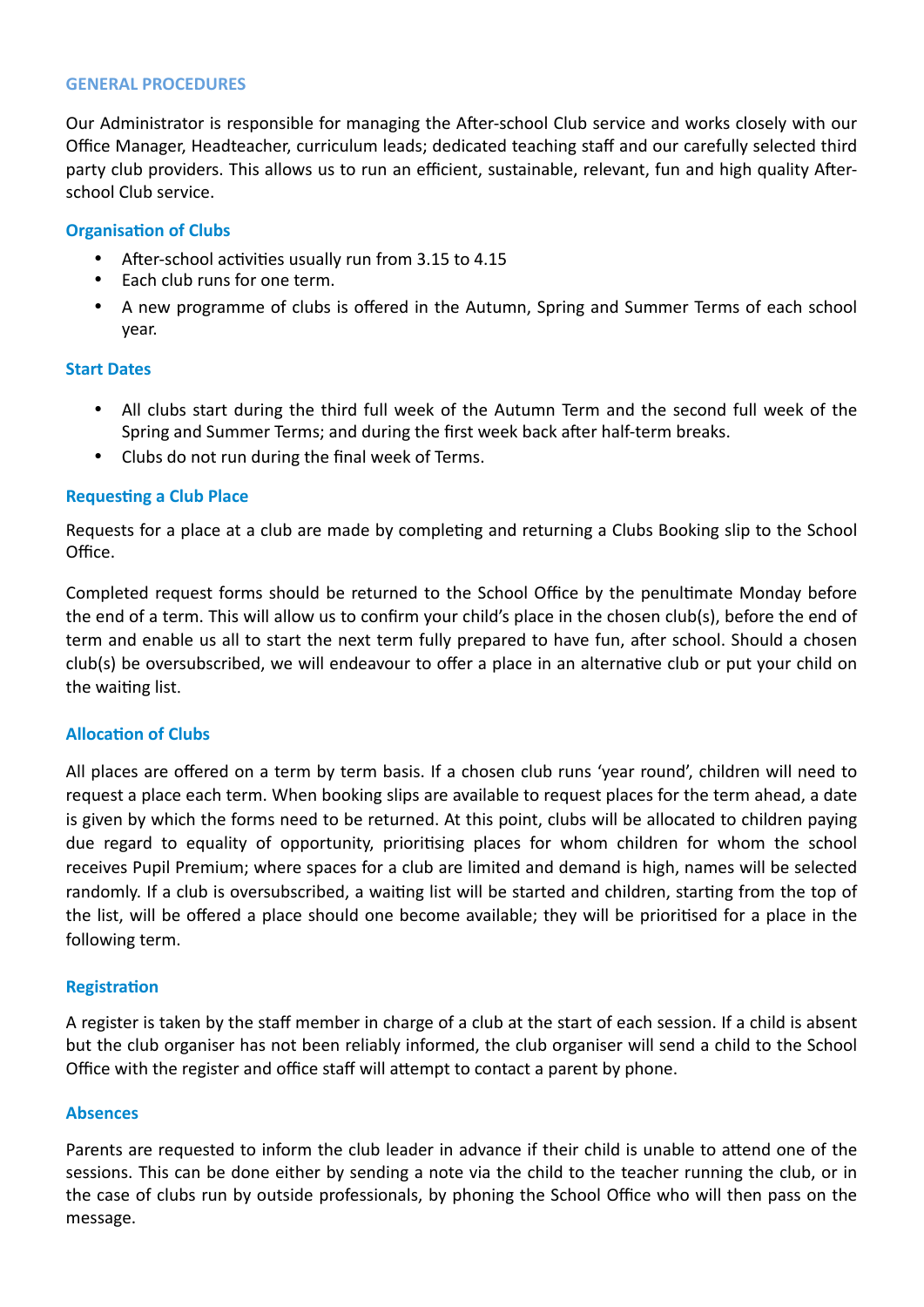# **Attendance**

It is expected that a child will commit to a term's membership of a chosen club (eg Autumn, Spring, Summer). Parents are requested to inform the School Office if their child wishes to leave the club before the end of term.

# **Cancellation**

A club should only be cancelled after discussion with the Office Manager. Clubs will only be cancelled as a last resort if no staff member is able to cover the absence of a club leader. On very rare occasions where it is necessary to cancel a club:

- Parents will be notified, in advance, of any session that needs to be cancelled.
- If a session needs to be cancelled on the day itself for example due to the unexpected illness of the club leader, the school will notify parents and the children will follow the arrangements agreed with parents on their permission slips. Parents/Carers must ensure the school is provided with an up-to-date telephone number.
- Should a session be cancelled at the last-minute, for example due to adverse weather conditions, the club organiser will supervise the children until all children have been collected, or follow the arrangements agreed with parents if different.

# **Supervision and Safety**

- The club leader will ensure that all children leave the building safely as per the arrangements agreed with parents.
- Siblings of children attending clubs are to be collected as usual at the end of the normal school day. Neither the school nor the club leader is responsible for the supervision of siblings during the club session.
- A 'first-aider' will always be on school premises for the duration of the club session.
- In case of fire, the children will be led on to the school playground where the club leader will check the club register.

# **Collection of Children from Clubs**

- Activities are planned for the full duration of a Club; sessions will often end with some 'tidy-up' time, therefore parents are asked not to collect their child early unless by prearrangement or in exceptional circumstances.
- Parents/Carers should ensure they collect their children promptly at the end of an afterschool club from the main entrance.
- Children who are not collected on time will be taken to the school office.
- If children are routinely collected late from a club, parents will be contacted to discuss the situation. Continued late pick-up may result in a parent being informed that their child is unable to attend a club.
- Children attending Grass Roots After School Club based at Tottenhall will either be collected by staff from Grass Roots or escorted by a member of St Michael at Bowes staff.

# **Charges for Clubs**

- The cost of clubs is kept to a minimum to ensure access for all children.
- Most clubs run by school staff are free of charge  $-$  the only exception to this would be to cover the cost of any consumable items.
- The school can help with the cost of a club for children for whom Pupil Premium funding is received. Parents should speak with the Headteacher or a member of the office staff.
- Any parent who would like their child to attend a club but is unable to meet the financial cost can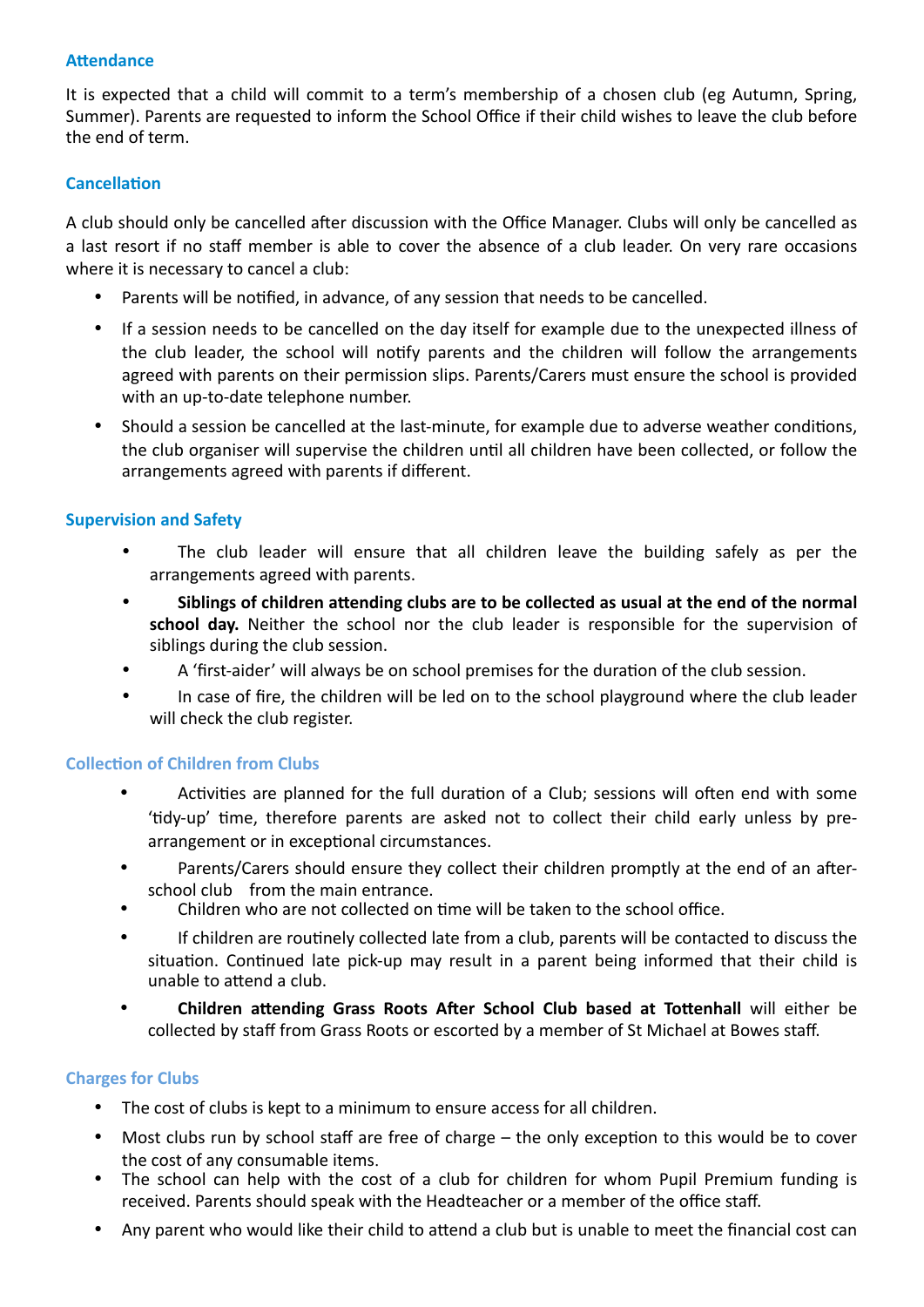approach the school who will consider their request sympathetically and may be able to offer support. 

- Outside providers of clubs operate their own charging policies. On allowing a club to use the premises, the school will consider the cost to pupils and its financial accessibility. In some cases a subsidy might be made available at the discretion of the Governing Body.
- Where outside providers are charging parents, the costs to be incurred will be made clear before parents agree to children attending the club.
- Parent/carer will be charged for late collection, 15 minutes after school activities have finished. This will be at a rate of £5 per 15 minutes thereafter to meet the cost of childcare/supervision.

# **Payment**

**Externally run clubs:** Where a charge is made for a club run by a private organisation, payments should be paid directly to the organisation running the club; charges and all payment details are given within the termly club offer.

**School run clubs:** Any charges made for school run clubs should be paid termly, prior to the commencement of the club, by ParentPay.

## **Behaviour**

We expect all children to behave in an appropriate manner and any unacceptable behaviour will not be tolerated. All providers are made aware of our behaviour expectations; if they deem any behaviour to be unacceptable this will be reported to the Headteacher.

# **Health and Safety Considerations**

Prior to starting a club all external Club Leaders are given an Induction Pack which includes policies relating to after-school clubs, health and safety, first aid procedures in school, and child protection. This is explained and talked through by the Business Manager.

All club leaders are asked to ensure that every half-term there is a reminder about:

- Procedures in case of a fire
- Rules for moving round the school building  $-$  particularly arrangements for going to the toilet Expectations of behaviour

#### All clubs leaders should ensure that:

- They have all medical details and contact numbers for children attending the club
- They are familiar with the school's Policies for Safeguarding, and Health and Safety.
- They have up-to-date permission slips from parents, including any medical or other special needs, and agreed arrangements for travelling home.
- They have completed, and submitted to the Business Manager, the appropriate risk assessment for their club.
- A full register of all children attending a club is maintained for each session.
- Appropriate clothing is worn for all clubs plus any other kit that is required.
- All resources and any necessary preparations have been organised ready for the club to